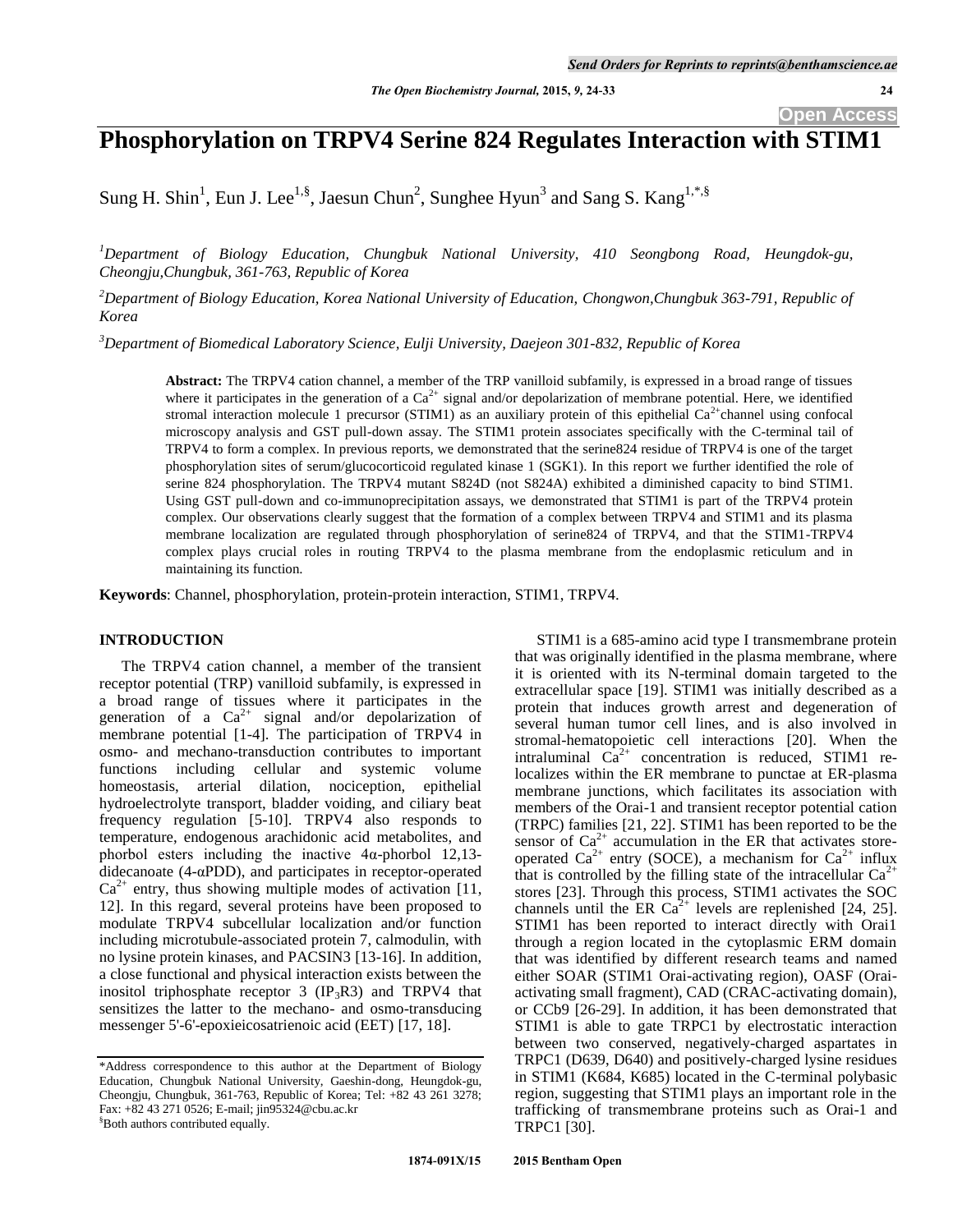A number of regulatory proteins have recently been described that modify the biophysical, pharmacological, and expression properties of TRPV4 ion channels and transporters through direct interaction. These newly identified associated proteins have facilitated the elucidation of important molecular pathways modulating transport activity. Thus, the aim of the present study was to identify auxiliary proteins that interact specifically with the Cterminal domain of TRPV4. In the initial screen to identify proteins associated with TRPV4, STIM1 was proposed as a candidate protein, because it has been reported that the TRPC1-TRPV4 heterotetramer can bind the C-terminal tail of STIM1 [21]. Consequently we found that the proteinprotein interaction between TRPV4 and STIM1 is regulated by phosphorylation of the serine 824 residue of TRPV4 [31, 32]. The functional interaction between TRPV4 and STIM1 was further substantiated by pull-down assays, immunehistologic studies, and  $Ca^{2+}$  ion image analysis. Thus, our data identify STIM1 as a new protein ligand that is involved in the regulation of TRPV4 subcellular localization and channel activity.

### **MATERIALS AND METHODS**

### **Site-directed Mutagenesis**

In order to obtain the mutants, amino acid changes were introduced using mutated oligonucleotides for S/A (up 5′-agg gat cgttggGccGcggtggtg ccc cgc gta-3′, down 5′-gcggggcacc accgCggCccaacgatccct acg-3′) or S/D (up 5′-agg gat cgttgg GAc GAC gtggtg ccc cgc gta-3′, down 5′-gcggggcaccac GTC gTCccaacgatccct acg-3′) and wild-type TRPV4 as a template. The TRPV4 mutant constructs were prepared using a QuickChange® Multi Site-Directed agenesis Kit (Stratagene). To obtain truncated TRPV4  $(\Delta 718-871)$ , we used primers (up 5'-ataggatccatgggt gag accgtgggc cag-3', down 5′-atactc gag cta cag tggggcatcgtc cgt-3′). All TRPV4 mutants were confirmed *via* DNA sequencing. Human embryonic kidney (HEK293) cells were transfected with TRPV4 and with mutant constructs, as described previously.

# **Glutathione S-transferase (GST)-TRPV4 Fusion Proteins and Pull-down Assays**

TRPV4 sequences were PCR-amplified, subcloned into pGEX-5X-1, sequenced, and expressed in*Escherichia coli* BL21. S824A-agarose or GST-TRPV4 fusion proteins bound to glutathione-Sepharose were equilibrated in PBS buffer containing  $0.1\%$  Triton X-100 and 1 mM CaCl<sub>2</sub> or 2 mM EGTA. Incubation with the total cell lysates, S824A, or S824D was followed by three washes with the appropriate buffers, and the bound proteins were eluted with sample buffer, subjected to SDS gel-electrophoresis, and exposed to X-ray film (Fuji Las 3000 mini).

# **Fluorescence Measurements of [Ca2+]<sup>i</sup>**

We measured  $[Ca^{2+}]$  using a fluorescent  $Ca^{2+}$  indicator Fluo4-acetoxymethyl ester (Fluo4-AM), as previously described. In brief, cells growing on coverslips were incubated for 40 min in DMSO solution containing 1 μM Fluo4-AM at 24 °C in darkness, and then washed and incubated for 15 min to hydrolyze internalized Fluo4-AM. We measured  $[Ca^{2+}]_i$  in single cells that emitted fluorescence, using confocal microscopy (LSM710 Zeiss, Germany) at wavelengths of 495 nm (excitation), and 519 nm (emission). The absorption (as an arbitrary unit) at 488 nm with an argon-ion laser was measured as a relative intracellular  $Ca^{2+}$  ion concentration  $[Ca^{2+}]_i$ . All experiments were carried out at 24 °C. After stimulation with mild heat (from 24 to 42 °C within 45 s for 2 min),  $[Ca^{2+}]$ <sub>i</sub> was measured in single cells at a 24 °C solution.

#### **CONFOCAL MICROSCOPY**

MDCK or HEK293 cells were seeded overnight at 60% confluence onto culture slides coated with human fibronectin (Becton Dickinson, MA). The cells were washed several times with ice-cold PBS and fixed in 3% paraformaldehyde for 10 minutes. The fixed cells were permeabilized with 0.1% Triton X-100 for 10 minutes and blocked for 1 hour in PBS containing 5% BSA (Sigma, USA) and 0.1% Tween. Following incubation with a polyclonal antibody against STIM1 or monoclonal antibody against TRPV4, the cells were washed and stained further with a conjugated donkey anti-rabbit IgG prior to processing the slides for immunofluorescence. After an additional 20 minutes of incubation at 37 °C, the cells were fixed, permeabilized, and decorated with either an anti- STIM1 or TRPV4 antibody. As a secondary antibody, Alexa Fluor 568-conjugated donkey anti-rabbit or Fluor 488-conjugated goat anti-mouse (Molecular Probes, Inc., Eugene, OR) was used. Confocal microscopy analysis was performed LSM710 (Zeiss, Germany) at the Center for Experimental Research Facilities of Chungbuk National University.

# **SOLUTIONS AND DRUGS**

Cells were superfused normally with a solution containing (mM):  $88$  NaCl, 5 KCl, 5.5 glucose, 1 CaCl<sub>2</sub>, 10 HEPES and 100 mannitol, adjusted to pH 7.4 with NaOH (300 mosm kg<sup>-1</sup> H<sub>2</sub>O). The HTS was adjusted to 200 mosm  $Kg^{-1}$  H<sub>2</sub>O by omitting mannitol. 4-αPDD was acquired from Sigma (St Louis, MO, USA). Fluo-4AM and Fura-2AM were acquired from Molecular Probes, Inc (Eugene, OR, UK). Stock solutions of phorbol esters were initially prepared in dimethyl sulphoxide (DMSO) at a concentration of 1 mM, and then stored at  $-20$  °C. The final DMSO concentration in the experimental bath solution containing phorbol esters never exceeded 0.5%. Insulin and SGK1 inhibitors GSK 650394 were acquired from Tocris Bioscience (Ellisville, MO, USA), and used them as the manufacturer's recommendation.

# **RESULTS**

# **The Protein-protein Interaction between TRPV4 and STIM1 in MDCK Cell**

STIM1 was initially identified as a TRPC1 or Orai1 interacting protein and the binding between both proteins was subsequently confirmed by GST pull-down assays [21, 30]. STIM1 is predominantly present as a heterotetrameric complex with Orai1 or TRPC1, which has been implicated in numerous biological processes including endocytosis, exocytosis and membrane-cytoskeleton interactions [21, 25,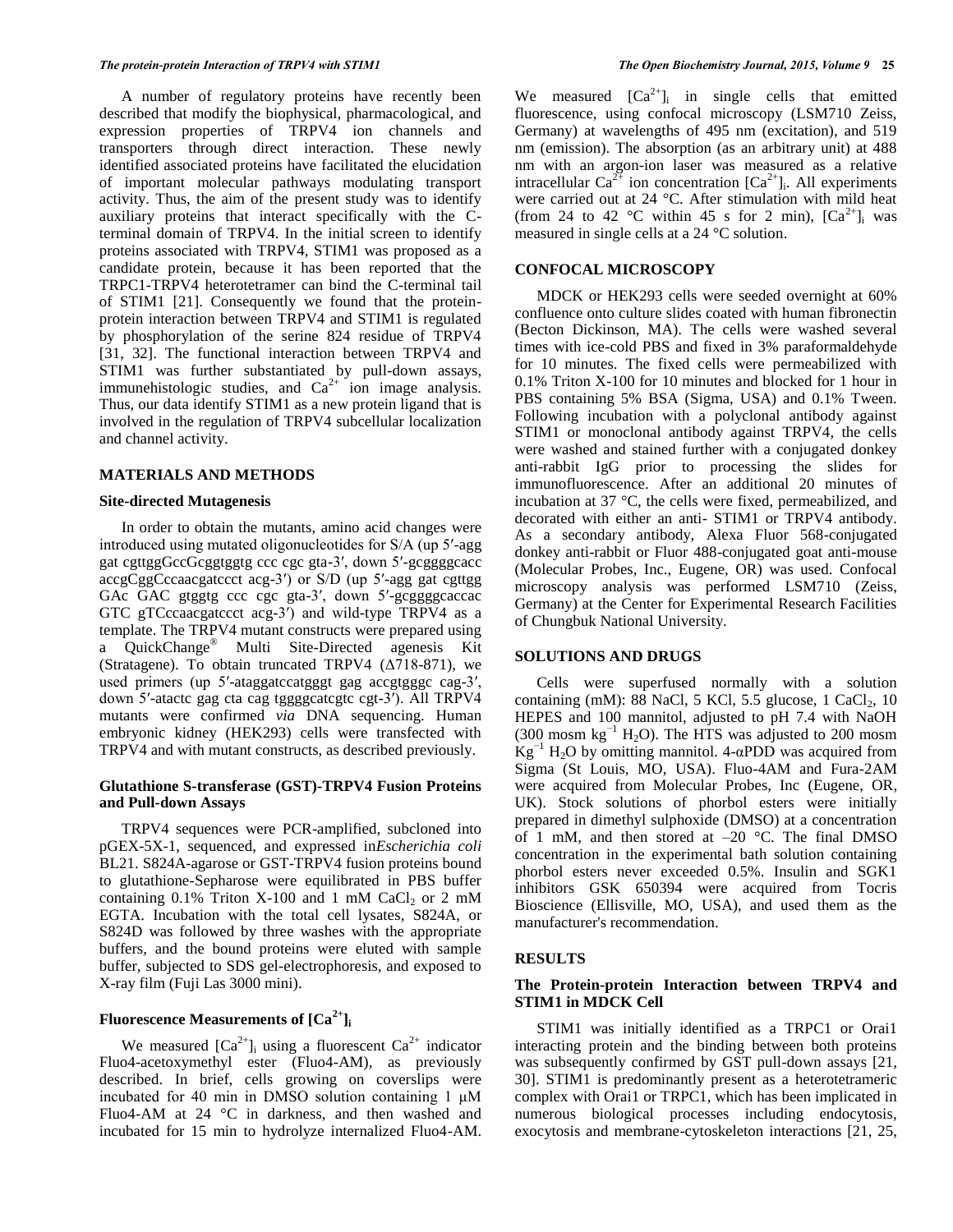30]. Thus, we assumed that the binding was not restricted to TRPC1, since TRPV4 was also shown to bind STIM1, indicating a mutual mechanism in the regulation of these  $Ca<sup>2+</sup>$  channels. Considering the high degree of homology and the similarities in electrophysiological behavior between both channels, it is indeed likely that STIM1 and TRPV4 have common regulatory factors such as associated regulatory proteins (Fig. **1A**). Recently, we identified that TRPV4 is also one of SGK1 substrate proteins (Fig. **1B**), and the phosphorylation on serine 824 by SGK1 regulates the binding affinity to actin or tubulin [31]. To confirm whether endogenous TRPV4 interacts with STIM1 in the cell, we investigated whether the endogenous TRPV4 formed a protein complex with STIM1 in MDCK1 cells directly. As shown in Fig. (**1C**), the TRPV4 immunoprecipitate contained STIM1. Antibodies directed against STIM1 were also able to successfully capture TRPV4 from the same lysates, supporting the hypothesis that the two proteins are physically associated.

 To determine whether TRPV4 exists together with STIM1 visually in MDCK cells, a confocal microscopy



**Fig. (1). Protein-protein interaction between STIM1 and the C-terminal domain of TRPV4.** (**A**) Transmembrane topology of mouse TRPV4 (871 aa). The three ankyrin binding repeats (ANK; gray circles), the six trans-membrane regions (TM1\_TM6), the STIM1 binding site (STIM1), and the putative SGK1 phosphorylation site (serine824) are indicated. The C-terminal cytoplasmic region of TRPV4(Δ718- 871) is also indicated. The putative SGK1 phosphorylation site (serine 824) is present in the STIM1 domain (812-832 aa) of the TRPV4 channel. The line indicates the GST C-terminal cytoplasmic region of TRPV4(Δ718-871) or mutant (S824A) fusion protein, the TRPV4 mutant site (S824A or S824D) is compared with the wild-type (WT; Gene Bank no. BC127052). (**B**) Alignment of TRPV4 WT, S824A, and S824D with the consensus SGK1 substrate motif. The putative SGK1 phosphorylation site (serine 824) of TRPV4 is located in the specific conserved SGK1 substrate [R-X-R-X-X-(S/T)Φ]. S824A and S824D were constructed using site-directed mutagenesis. (**C**) Interaction between TRPV4 and STIM1 in MDCK cells. Following immunoprecipitation (IP) using an anti-TRPV4 antibody, immunoblot (IB) analysis was performed using an antibody against STIM1 (left). Conversely, STIM1 immunoprecipitated complexes were subjected to immunoblot analysis using an anti-TRPV4 antibody (right). Co-immunoprecipitation of STIM1 with TRPV4 confirmed the formation of a TRPV4- STIM1 complex. The negative control for immunoprecipitation was an unrelated antibody. The control for western blot analysis was an antibody against actin (bottom). (**D**) MDCK cells were examined by direct immunofluorescence microscopy. The figures show TRPV4 (green), STIM1 (red), and merged (yellow) confocal microscopic images. (**E**) The C-terminal of TRPV4 is required for interaction with STIM1. After incubation of GST-TRPV4WT or the deletion mutant fusion protein (lacking aa 718-871) with MDCK cell lysate, the purified GST bead was immunoblotted with an antibody against STIM1 (upper lane). The deletion mutant lacking the C-terminal (aa 718-871) did not pull down STIM1 (right lane), whereas GST TRPV4 WT did (left lane).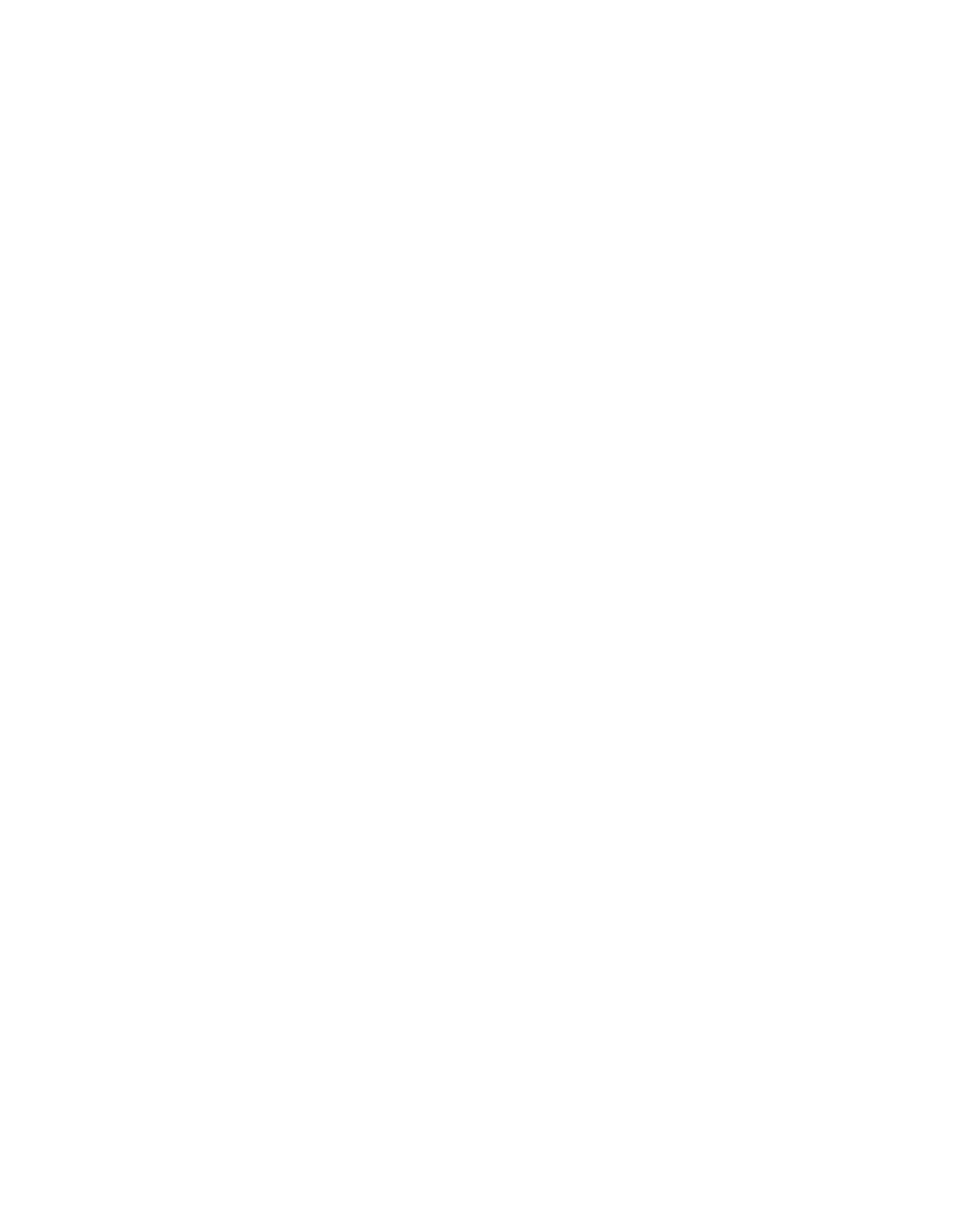phosphorylation on TRPV4 serine 824 inhibits the binding with STIM1.

# **The Requirement of Unphosphoryaltion on Ser 824 Residue of TRPV4 for Its Association with STIM1**

STIM1 is predominantly present as a heterotetrameric complex with TRPC1, which has been implicated in numerous biological processes including endocytosis, exocytosis and membrane-cytoskeleton interactions. STIM1 is postulated to bind to the cytoplasmic face of membrane rafts to stabilize these domains, thereby providing a link to the actin cytoskeleton [21, 25].

To examine visually again whether the phosphorylation on TRPV4 serine 824 inhibits the binding with STIM1, HEK 293 cells were transiently transfected with EGFP-TRPV4 WT or S824A or S824D with pmCherry-N1 (Clontech, USA) STIM1 plasmid. After 48 h the cells were fixed, a confocal microscopy experiment was performed. The results indicated that exogenous TRPV4 (green) and STIM1 (red) are co-localized in the cytosol (yellow) (Fig. **3**). As shown in Fig. (**3**) (upper lane), we observed that the exogenous TRPV4 WT interacts with STIM1 directly in HEK293 cells. Further, TRPV4 S824D was not co-localized with STIM1 (down lane), whereas TRPV4 S824A was co localized with STIM1 (middle lane), consistent with Fig. (**2**). Thus, these observations also supported our notion that the phosphorylation on TRPV4 serine 824 regulates not only the interaction between TRPV4 and STIM1 but also TRPV4 subcellular localization.

Previously, we found that C-terminal domain of TRPV4 interacts with actin or tubulin, depending on the phosphorylation on TRPV4 serine 824 residue [31, 32]. Because STIM1 is also one of candidate proteins which interact with TRPV4 C-terminal domain, we predicted that the interaction with STIM1 is regulated by the phosphorylation on serine 824 residue of TRPV4. To determine whether the localization of TRPV4 and its interaction with STIM1 are changed by the phosphorylationon on TRPV4 serine 824, we tested the TRPV4 localization with a treatment of GSK650394 (SGK1 kinase inhibitor) or insulin (SGK1 activator). As control, TRPV4 S824A or S824D mutant was used (Fig. **4A**). The subcellular localization of TRPV4 mutants was not changed by the treatment of GSK650394 or insulin, while WT was dramatically changed depending on the treatment.

The effect of STIM1 on TRPV4 activity was also determined by whole-cell  $Ca^{2+}$  image analysis in transiently transfected HEK293 cells. As shown in Fig. (**4B**), the S824A mutant of TRPV4 failed to produce significant  $Ca^{2+}$  currents in HEK293, while the channel activity of TRPV4 WT or S824D was readily detectable (Fig. **4B**). Thus, these findings suggested that both the binding C-terminal of TRPV4 with STIM1 and TRPV4 subcellular (plasma membrane or focal adhesion) localization are regulated by the phosphorylation on TRPV4 serine 824 residue.



**Fig. (3). Confocal microscopic images of cells transfected with EGFP-TRPV4 WT, S824A,or S824D.** Cells were examined by direct immunofluorescence microscopy. The figures show EGFP-TRPV4 WT or mutant (S824A or S824D) (green), pmCherry-N1 STIM1 (red), and merged (yellow) confocal microscopic images. EGFP-TRPV4 WT or S824A showed maximal colocalization with pmCherry-N1 STIM1 in the cytosol (upper and middle lane). However, EGFP-TRPV4 S824D was principally detected in the focal adhesions, and was minimal colocalized with STIM1 at the Golgi apparatus (down lane).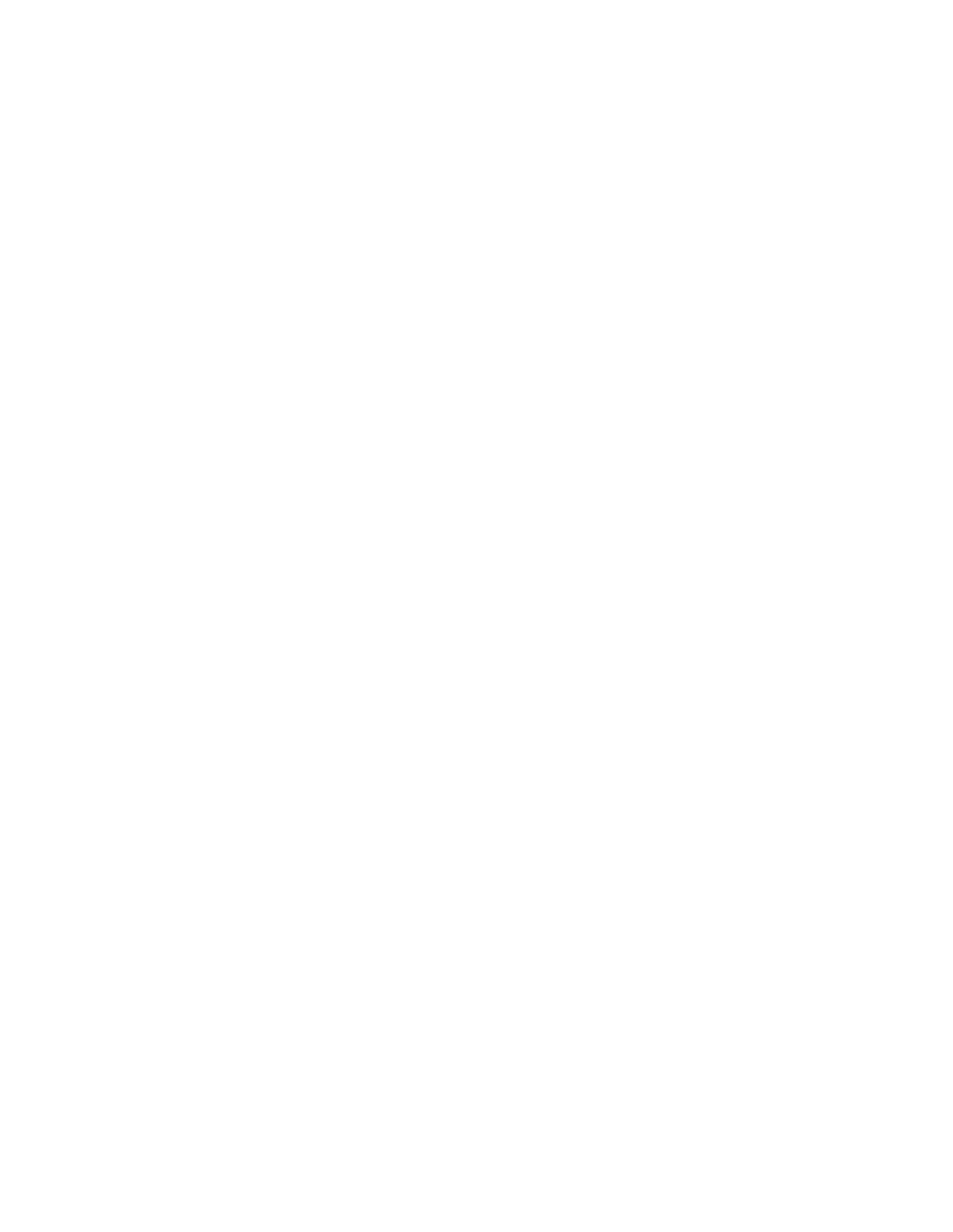elucidated molecular mechanism involves tethering of the STIM1-TRPV4 complex to the  $Ca^{2+}$  channel, resulting in functional plasma membrane localization. This mechanism is likely applicable to other ion transporters given the wide tissue distribution of TRPV4 and the associated STIM1 protein. The phosphorylation on TRPV4 serine 824 residue seems to be the major regulatory point for its plasma membrane localization and the interaction with other proteins including STIM1,  $IP_3R_3$ , calmodulin, actin, or tubulin [13-17, 31].

# **DISCUSSION**

The present study identified the TRPV4-STIM1 pair as the first auxiliary protein complex for the epithelial  $Ca<sup>2+</sup>$ channels, TRPV4 (Fig. **1**). STIM1 forms a well-defined heteromeric complex with Orai1 and TRPC1 [20, 21]. Our data also provided the first evidence of a regulatory role for the STIM1-TRPV4 complex in  $Ca^{2+}$  (re)absorption in general. The interaction between STIM1 and TRPV4 was also regulated by the phosphorylation on TRPV4 serine 824 residue (Fig. **1B**). Thus, the phosphorylation on TRPV4 serine 824 residue is suggested as the major regulatory point for the interaction with other proteins including STIM1, calmodulin, IP3R3, actin, or tubulin (Fig. **5**) [13-16]. STIM1 was originally identified in a screen for stromal cell gene products that bound to preB cells [19]. This gene is conserved in sequence from *Drosophila* to mammalian species and appears to be expressed ubiquitously in human tissues, based on published analyses of mRNA and protein expression [22]. Thus, the interaction between TRPV4 and STIM1, which negatively regulate TRPV4 channel activity or its plasma membrane channel density through the sequestering TRPV4 around ER (Figs. **3** and **5**), may contribute to elucidate the protein functions.

TRPV4 channels *in vivo* are often composed of heteromeric subunits [1, 21, 32]. Heteromeric assembly usually occurs between the members within the same TRP subfamily, such as between TRPC1 and TRPC4 [21]. However, co-assembly could also happen between the subunits from a different TRP subfamily, such as between TRPC1 and polycystic transient receptor potential 2 (TRPP2) (PKD2 and between TRPV4 and TRPP2 [21, 33]. These heteromultimeric channels may display properties different from those of homomultimeric channels [1, 21, 32, 33]. To our knowledge, there is still no report about the vesicular translocation of TRPV4 channels. Recent others indicated that TRPC1 can co-assemble with TRPV4 to form heteromeric channels [32, 34]. In vascular tissues, the TRPV4-C1 heteromeric channels are the main channels responsible for flow-induced endothelial  $Ca^{2+}$  influx and subsequent vascular relaxation [34]. In separate studies, it was reported that SGK1 phosphorylation potentiates flowinduced  $Ca^{2+}$  influx and subsequent its plasma membrane localization [4, 31]. Therefore, we propose the hypothesis that the SGK1 phosphorylation may enhance TRPV4 channel density in the plasma membrane through the dissociation from STIM1, similar with the regulation mechanism of GLUT4 or AQP2 by insulin or vasopressin, respectively (Fig. **1B**, and Fig. **5**) [35, 36]. However, the existence of vesicle containing TRPV4 in the cell remains to



**Fig. (5). Putative model for the regulation of the interaction between TRPV4 and STIM1 by phosphorylation on TRPV4 serine 824.**  TRPV4 WT can be activated by the interaction with proteins such as STIM1 through association/dissociation from its C-terminal cytoplasmic domain. The mechanism determining density of TRPV4 in the plasma membrane seems to be similar to that of other channels such as GLUT4 or AQP2. In contrast to TRPV4 S824A, S824D mutant cannot associate with STIM1 (for more detail, see the Discussion section).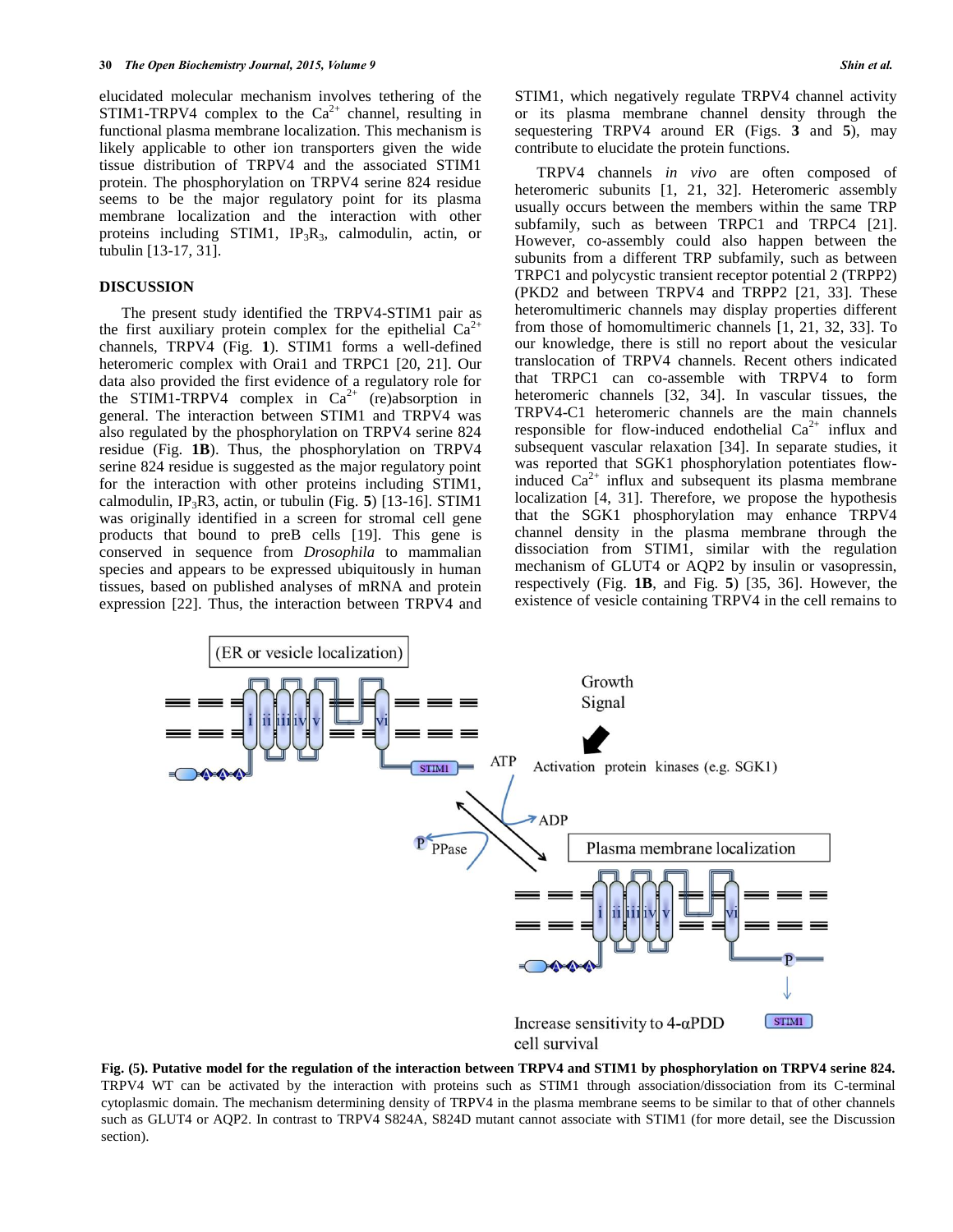be proven.

The high  $Ca^{2+}$ -selectivity of Orai1 channels in the presence of extracellular  $Ca^{2+}$  has been suggested that STIM1 located in the plasma membrane modulates storeoperated divalent cation entry by interaction with TRPC1 channels. Even though the functional properties of plasma membrane-resident STIM1 remain largely uncharacterized, the function of ER-located STIM1 has been widely accepted as the adapt protein to attach the partner protein at ER. Because TRPV4 S824A contains more affinity to STIM1 than S824D and WT, S824A is shown more in the cytoplasm, not in the focal adhesion spots of plasma membrane (Fig. **3**).

Ma *et al*. reported that TRPV4-C1 heteromeric channels were more favorably translocated to the plasma membrane than TRPC1 or TRPV4 homomeric channels, and formed a protein complex with STIM1 [21]. Further, they suggested thatthe enhanced TRPV4-C1 insertion to the plasma membrane could contribute to SOCE and SOC [21, 24, 25]. They also suggested that  $Ca^{2+}$  store depletion enhances trafficking of heteromeric TRPV4-C1 channels to the plasma membrane. Because of the existence of heteromeric TRPV4- C1, we cannot rule out the possibility that the interaction between STIM1 and TRPV4 is mediated by other proteins, such as TRPC1. In our experiment here, we used the purified TRPV4 fusion protein to exclude the endogenous TRPC1 interaction with TRPV4 (Fig. **2**). However, we do not rule out the possibility of intermediating proteins in the interaction between TRPV4 and STIM1, such as TRPC1.

Other researchers reported that STIM1 binds TRPCs *via* its electrostatic charge, the association mediated by the electrostatic charge has been found to be sufficient to activate the channels [29]. However, our results indicate that TRPV4 mutation  $(^{823}DD^{824} \rightarrow ^{823}AA^{824})$  did not impairs the sensitivity to extracellular  $Ca^{2+}$  of divalent cation entry operated by the intracellular  $Ca^{2+}$  stores. Furthermore, the  $STIM1$  (<sup>685</sup>KK<sup>686</sup>  $\rightarrow$  <sup>685</sup>AA<sup>686</sup>) mutation did not prevent STIM1-TRPV4 interaction (data not shown). Thus, it seems to be that STIM1 binds with TRPV4 by its protein-protein interaction, but not by its electrostatic charge.

Previously, we have already demonstrated that TRPV4 channel is one of SGK1 authentic substrate proteins, and that the serine 824 residue of TRPV4 is phosphorylated by SGK1 (Fig. **1B**) [31, 32]. And we demonstrated that phosphorylation on the serine 824 residue of TRPV4 is required for its interaction with F-actin, using TRPV4 mutants (S824D and S824A) and its proper subcellular localization [31, 32]. In the line of expansion, we showed here that the phosphorylation on TRPV4 serine 824 residue promotes its dissociation from STIM1 for its plasma membrane localization (Fig. **2**). The signal convergence on the C-terminal domain of TRPV4 may show an important mechanism by which the timing and convergence of signal responses is integrated [2]. Our results provide evidence for a functional role of plasma membrane-resident TRPV4 in the regulation of store-operated  $Ca^{2+}$  entry by its C-terminal domain through the protein-protein interaction (Fig. **1A**).

Recently, we also reported that the binding of  $Ca^{2+}$ calmodulin (CaM) can be prevented by the SGK1-mediated phosphorylation on the serine 824 residue within the CaM binding site [31, 32]. Conversely, the substitution of the target site (serine 824) with aspartic acid (S824D) results in a more rapid and longer activation of TRPV4-mediated currents, as  $Ca^{2+}-CaM$  binding can be inhibited by phosphorylation, though the negative feedback regulator at high  $Ca^{2+}$  concentration [2, 4]. Even though it was demonstrated that the phosphorylation on TRPV4 serine 824 occurs by SGK1 (Fig. **1B**), the serine can also be phosphorylated by other protein kinases, such as Akt kinase and protein kinase A. The elucidation how the outside signal relays to TRPV4 activation is required to better understand TRPV4 regulation mechanism (Fig. **5**). TRPV4 plays an important role in pathological sensory perception and bone growth. Because the potential effect of a TRPV4 functional mutation in human genetic disease remains to be elucidated, the characterization TRPV4 interacting protein may be also useful to cure or alleviate the human disease caused by TRPV4 mutations [1-5].

CaM is characterized a ubiquitous dual function protein, which is known to regulate the activity of different ion channels,  $Ca^{2+}$  pumps and other proteins in a  $Ca^{2+}$ -dependent manner [2]. Similarly, we assumed that the association of STIM1 with TRPV4 inhibits TRPV4 channel activity in the plasma membrane. The activation of TRPV4 S824D seems to be achieved *via* preventing an inhibitory protein (such as Ca2+ -CaM and STIM1) association (Fig. **4B**).

TRPV4 contains a consensus sequence for the phosphorylation by SGK1 within the CaM binding domain (aa 811-850) (Fig. **1B**). The subcellular localization of TRPV4-S824A or S824D was independent on the SGK1 modulator treatment (Fig. **4A**), while that of TRPV4-WT was effected. Thus, both STIM1 and CaM are able to affect TRPV4 channel function through the protein-protein interaction. However, we do not know whether these two different proteins effect on TRPV4 function synergically or competitively. Because it is not clear that unidentified proteins also modulate TRPV4 function through the proteinprotein interaction with its C-terminal domain, the characterization of the proteins interacting with the domain will be helpful to understand the role of C-terminal domain of TRPV4 [2].

# **CONFLICT OF INTEREST**

The authors confirm that this article content has no conflict of interest.

# **ACKNOWLEDGEMENTS**

This work was supported by Korea Research Foundation Grant (**NRF-2013R1A1A4A01005522**) to S. S. Kang. Both Shin and Lee are Korean Research fellowship recipients (NRF-2014R1A1A2009622, NRF-2013R1A1A2063994). We thank to Dr. David M. Cohen (Oregon Health and Science University) for TRPV4 gene, and to Dr. Joong-Kook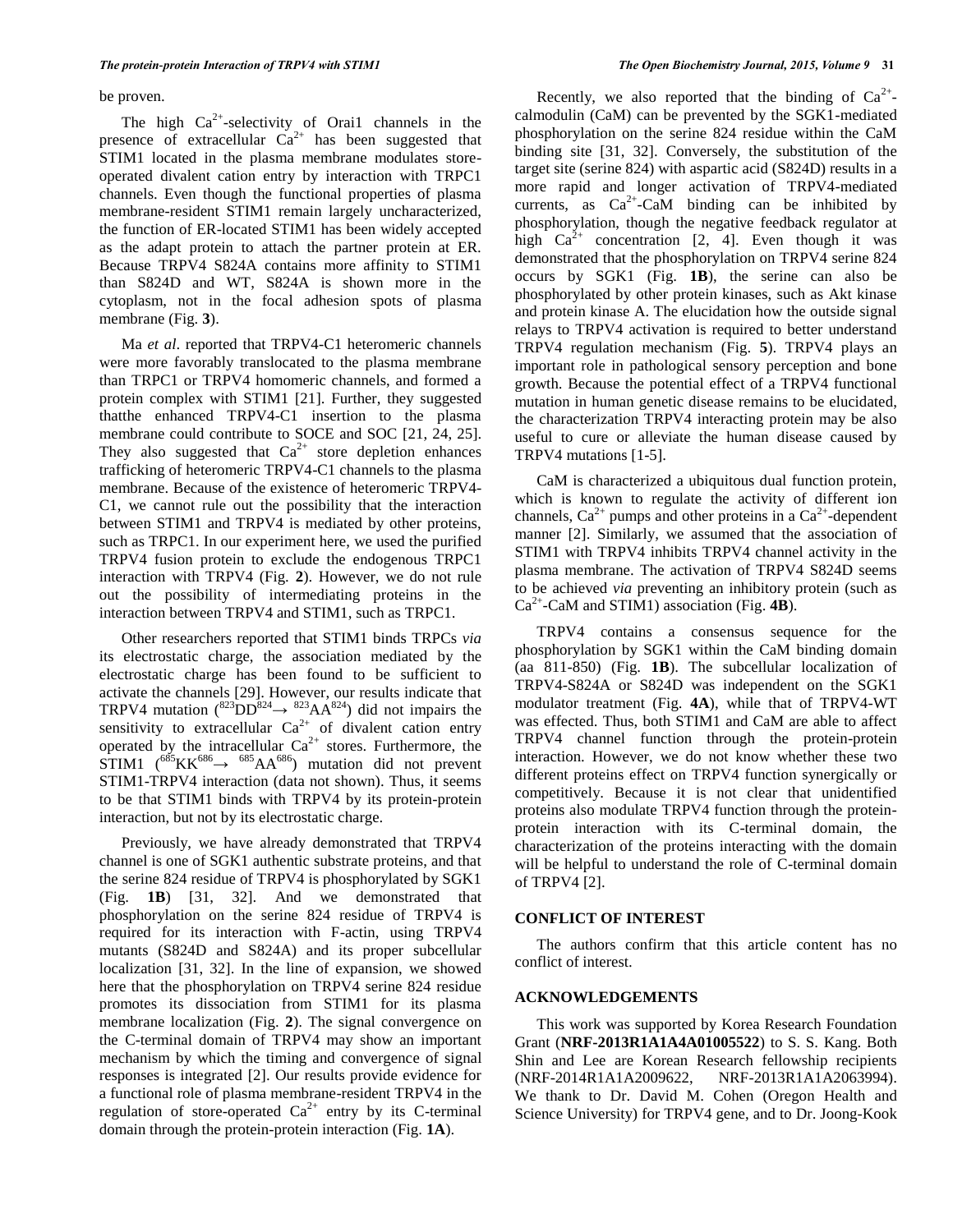Choi (Chungbuk National University) for pmCherry-N1 STIM1 construct.

#### **REFERENCES**

- [1] Nilius, B.; Voets, T. The puzzle of TRPV4 channelopathies. *EMBO Rep.,* **2013**, *14*, 152-163
- [2] Kang, S.S.; Shin, S.H.; Auh, C.K.; Chun, J. Human skeletal dysplasia caused by a constitutive activated transient receptor potential vanilloid 4 (TRPV4) cation channel mutation. *Exp. Mol. Med.,* **2012**, *44*, 707-722.
- [3] Nishimura, G.; Lausch, E.; Savarirayan, R.; Shiba, M.; Spranger, J.; Zabel, B.; Ikegawa, S.; Superti-Furga, A.; Unger, S. TRPV4 associated skeletal dysplasias. *Am. J. Med. Genet. C. Semin. Med. Genet.,* **2012**, *160C*(3), 190-204.
- [4] Lang, F.; Shumilina, E. Regulation of ion channels by the serumand glucocorticoid-inducible kinase SGK1. *FASEB J.,* **2013**, *27*, 3- 12.
- [5] Willette, R.N.; Bao, W.; Nerurkar, S.; Yue, T.L.; Doe, C.P.; Stankus, G.; Turner, G.H.; Ju, H.; Thomas, H.; Fishman, C.E.; Sulpizio, A.; Behm, D.J.; Hoffman, S.; Lin, Z.; Lozinskaya, I.; Casillas, L.N.; Lin, M.; Trout, R.E.; Votta, B.J.; Thorneloe, K.; Lashinger, E.S.; Figueroa, D.J.; Marquis R.; X.; Xu. Systemic activation of the transient receptor potential vanilloid subtype 4 channel causes endothelial failure and circulatory collapse: Part 2. *J. Pharmacol. Exp. Ther.,* **2008**, *326*, 443-45.
- [6] Earley, S.; Heppner, T.J.; Nelson, M.T.; Brayden, J.E. TRPV4 forms a novel Ca2+ signaling complex with ryanodine receptors and BKCa channels. *Circ. Res.,* **2005**, *97*, 1270-1279.
- [7] Suzuki, M.; Mizuno, A.; Kodaira, K.; Imai, M. Impaired pressure sensation in mice lacking TRPV4. *J. Biol. Chem.,* **2003**, *278*, 22664-22668.
- [8] Arniges, M.; Vazquez, E.; Fernandez-Fernandez, J.M.; Valverde, M.A. Swelling-activated Ca2+ entry *via* TRPV4 channel is defective in cystic fibrosis airway epithelia. *J. Biol. Chem.,* **2004**, *279*, 54062-54068.
- [9] Birder, L.; Kullmann, F.A.; Lee, H.; Barrick, S.; de Groat, W.; Kanai, A.; Caterina, M. Activation of urothelial transient receptor potential vanilloid 4 by 4alpha-phorbol 12,13-didecanoate contributes to altered bladder reflexes in the rat. *J. Pharmacol. Exp. Ther.,* **2007**, *323*, 227-235.
- [10] Lorenzo, I.M.; Liedtke, W.; Sanderson, M.J.; Valverde, M.A. TRPV4 channel participates in receptor-operated calcium entry and ciliary beat frequency regulation in mouse airway epithelial cells. *Proc. Natl. Acad. Sci. USA,* **2008**, *105*, 12611-12616.
- [11] Watanabe, H.; Vriens, J.; Prenen, J.; Droogmans, G.; Voets, T.; Nilius, B. Anandamide and arachidonic acid use epoxyeicosatrienoic acids to activate TRPV4 channels. *Nature,* **2003**, *424*, 434-438.
- [12] Jia, Y.; Wang, X.; Varty, L.; Rizzo, C.A.; Yang, R.; Correll, C.C.; Phelps, P.T.; Egan, R.W.; Hey, J.A. Functional TRPV4 channels are expressed in human airway smooth muscle cells. *Am. J. Physiol. Lung Cell. Mol. Physiol.,* **2004**, *287*, L272-278.
- [13] Suzuki, M.; Hirao, A.; Mizuno, A. Microtubule-associated [corrected] protein 7 increases the membrane expression of transient receptor potential vanilloid 4 (TRPV4). *J. Biol. Chem.,* **2003**, *278*, 51448-51453.
- [14] Strotmann, R.; Schultz G.; Plant, T.D. Ca<sup>2+</sup>-dependent potentiation of the nonselective cation channel TRPV4 is mediated by a Cterminal calmodulin binding site. *J. Biol. Chem.,* **2003**, *278*, 26541- 26549.
- [15] Fu, Y.; Subramanya A.; Rozansky, D.; Cohen, D.M. WNK kinases influence TRPV4 channel function and localization. *Am. J. Physiol. Renal Physiol.,* **2006**, *290*, F1305-1314.
- [16] Cuajungco, M.P.; Grimm, C.; Oshima, K.; D'Hoedt, D.; Nilius, B.; Mensenkamp, A.R.; Bindels, R.J.; Plomann, M.; Heller, S. PACSINs bind to the TRPV4 cation channel. PACSIN 3 modulates the subcellular localization of TRPV4. *J. Biol. Chem.,* **2006**, *281*, 18753-18762.
- [17] Vriens, J.; Owsianik, G.; Fisslthaler, B.; Suzuki, M.; Janssens, A.; Voets, T.; Morisseau, C.; Hammock, B.D.; Fleming, I.; Busse, R.;

Nilius, B. Modulation of the  $Ca<sup>2</sup>$  permeable cation channel TRPV4 by cytochrome P450 epoxygenases in vascular endothelium. *Circ. Res.,* **2005**, *97*, 908-915.

- [18] Fernandes, J.; Lorenzo, I.M.; Andrade, Y.N.; Garcia-Elias, A.; Serra S.A.; Fernandez-Fernandez, J.M.; Valverde, M.A. IP3 sensitizes TRPV4 channel to the mechano- and osmotransducing messenger 5'-6'-epoxyeicosatrienoic acid. *J. Gen. Physiol.,* **2008**, *131*(5), i2.
- [19] Oritani, K.; Kincade, P.W. Identification of stromal cell products that interact with pre-B cells. *J. Cell Biol.,* **1996**, *134*, 771-782.
- [20] Spassova, M.A.; Soboloff, J.; He, L.P.; Xu, W.; Dziadek, M.A.; Gill, D.L. STIM1 has a plasma membrane role in the activation of store-operated Ca(2+) channels. *Proc. Natl. Acad. Sci. USA,* **2006**, *103*, 4040-4045.
- [21] Ma, X.; Cao, J.; Luo, J.; Nilius, B.; Huang, Y.; Ambudkar, I.S.; Yao, X. Depletion of intracellular  $Ca^{2+}$  stores stimulates the translocation of vanilloid transient receptor potential 4-c1 heteromeric channels to the plasma membrane. *Arterioscler. Thromb. Vasc. Biol.,* **2010**, *30*, 2249-2255.
- [22] Frischauf, I.; Schindl, R.; Derler, I.; Bergsmann, J.; Fahrner, M.; Romanin, C. The STIM/Orai coupling machinery. *Channels (Austin)* **2008**, *2*, 261-268.
- [23] Penna, A.; Demuro, A.; Yeromin, A.V.; Zhang, S.L.; Safrina, O.; Parker, I., Cahalan, M.D. The CRAC channel consists of a tetramer formed by Stim-induced dimerization of Orai dimers. *Nature,* **2008**, *456*, 116-120.
- [24] Soboloff, J.; Spassova, M.A.; Tang, X.D.; Hewavitharana, T.; Xu, W.; Gill, D.L. Orai1 and STIM reconstitute store-operated calcium channel function. *J. Biol. Chem.,* **2006**, *281*, 20661-20665.
- [25] Huang, G.N.; Zeng, W.; Kim, J.Y.; Yuan, J.P.; Han, L.; Muallem S.; Worley, P.F. STIM1 carboxyl-terminus activates native SOC, I(crac) and TRPC1 channels. *Nat. Cell Biol.,* **2006**, *8*, 1003-1010.
- [26] Yuan, J.P.; Zeng, W.; Dorwart, M.R.; Choi, Y.J.; Worley, P.F.; Muallem, S. SOAR and the polybasic STIM1 domains gate and regulate Orai channels. *Nat. Cell Biol.,* **2009**, *11*, 337-343.
- [27] Muik, M.; Fahrner, M.; Derler, I.; Schindl, R.; Bergsmann, J.; Frischauf, I.; Groschner, K.; Romanin, C. A cytosolic homomerization and a modulatory domain within STIM1 C terminus determine coupling to ORAI1 channels. *J. Biol. Chem.,* **2009**, *284*, 8421-8426.
- [28] Park, C.Y.; Hoover, P.J.; Mullins, F.M.; Bachhawat, P.; Covington, E.D.; Raunser, S.; Walz, T.; Garcia, K.C.; Dolmetsch, R.E.; Lewis, R.S. STIM1 clusters and activates CRAC channels *via* direct binding of a cytosolic domain to Orai1. *Cell,* **2009**, *136*, 876-890.
- [29] Kawasaki, T.; Lange, I.; Feske, S. A minimal regulatory domain in the C terminus of STIM1 binds to and activates ORAI1 CRAC channels. *Biochem. Biophys. Res. Commun.,* **2009**, *385*, 49-54.
- [30] Jardin, I.; Dionisio, N.; Frischauf, I.; Berna-Erro, A.; Woodard, G.E.; Lopez, J.J.; Salido, G.M.; Rosado, J.A. The polybasic lysinerich domain of plasma membrane-resident STIM1 is essential for the modulation of store-operated divalent cation entry by extracellular calcium. *Cell Signal.,* **2013**, *25*, 1328-1337.
- [31] Shin, S.H.; Lee, E.J.; Hyun, S.; Chun, J.; Kim, Y.; Kang, S.S. Phosphorylation on the Ser 824 residue of TRPV4 prefers to bind with F-actin than with microtubules to expand the cell surface area. *Cell Signal.,* **2012**, *24*, 641-651.
- [32] Chun, J.; Shin, S.H.; Kang, S.S. The negative feedback regulation of TRPV4  $Ca^{2+}$  ion channel function by its C-terminal cytoplasmic domain, *Cell Signal.,* **2012**, *24*, 1918-1922.
- [33] Kottgen, M.; Buchholz, B.; Garcia-Gonzalez, M.A.; Kotsis, F.; Fu, X.; Doerken, M.; Boehlke, C.; Steffl, D.; Tauber, R.; Wegierski, T.; Nitschke R.; Suzuki M.; Kramer-Zucker A.; Germino G.G.; Watnick T.; Prenen J.; Nilius B.; Kuehn E.W.; Walz, G. TRPP2 and TRPV4 form a polymodal sensory channel complex. *J. Cell Biol.,* **2008**, *182*, 437-447.
- [34] Nilius, B.; Droogmans, G.; Wondergem, R. Transient receptor potential channels in endothelium: solving the calcium entry puzzle? *Endothelium,* **2003**, *10*, 5-15.
- [35] Procino, G.; Caces, D.B.; Valenti, G.; Pessin, J.E. Adipocytes support cAMP-dependent translocation of aquaporin-2 from intracellular sites distinct from the insulin-responsive GLUT4